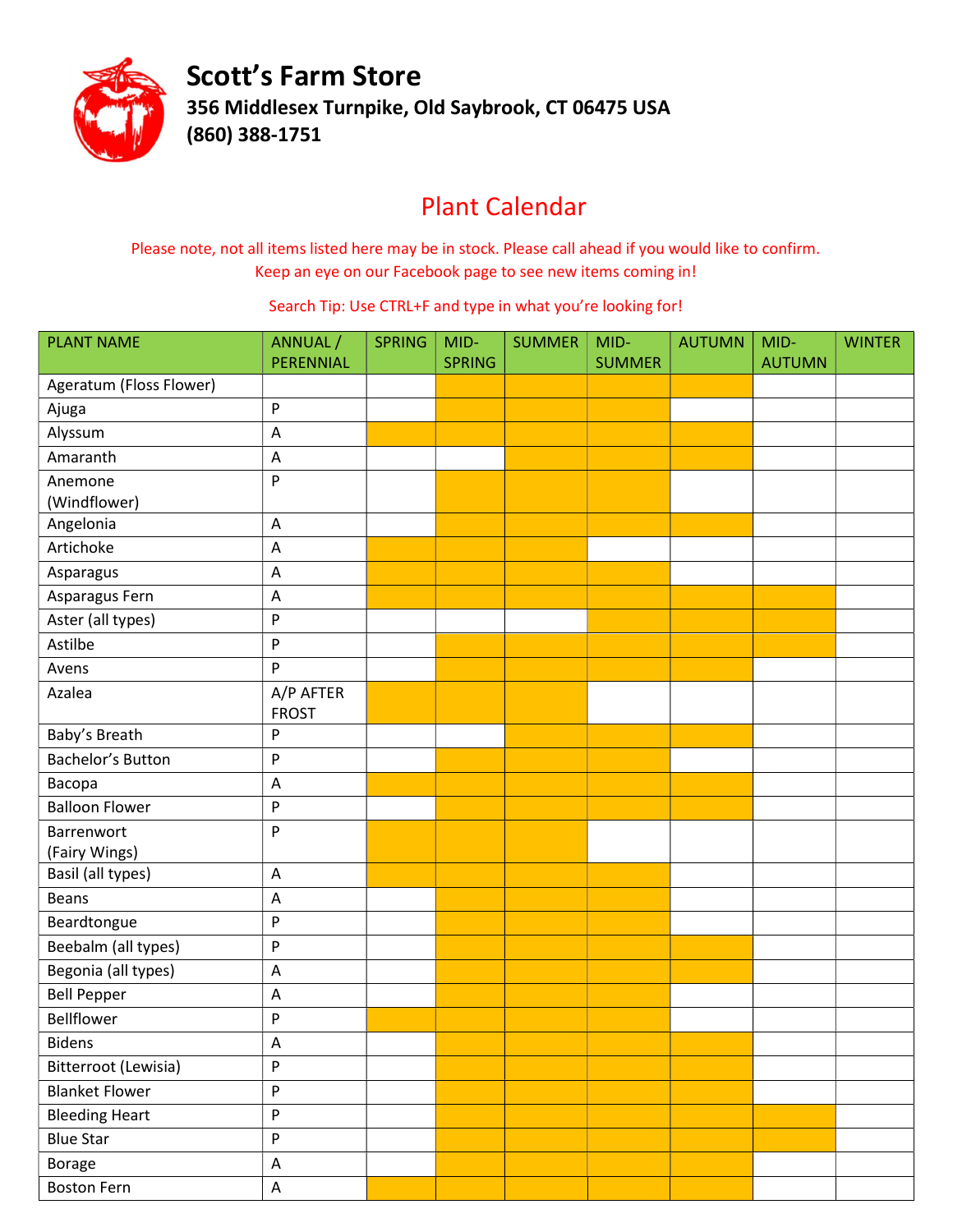

| <b>PLANT NAME</b>                       | ANNUAL /                  | <b>SPRING</b> | MID-          | <b>SUMMER</b> | MID-          | <b>AUTUMN</b> | MID-          | <b>WINTER</b> |
|-----------------------------------------|---------------------------|---------------|---------------|---------------|---------------|---------------|---------------|---------------|
| <b>Bridal Crown</b>                     | PERENNIAL                 |               | <b>SPRING</b> |               | <b>SUMMER</b> |               | <b>AUTUMN</b> |               |
|                                         | P                         |               |               |               |               |               |               |               |
| Bridal Veil (Indoors)                   | $\boldsymbol{\mathsf{A}}$ |               |               |               |               |               |               |               |
| <b>Butterfly Bush</b>                   | ${\sf P}$                 |               |               |               |               |               |               |               |
| Calibrachoa<br>(Million Bells)          | $\boldsymbol{\mathsf{A}}$ |               |               |               |               |               |               |               |
| <b>Cardinal Flower</b>                  | P                         |               |               |               |               |               |               |               |
| Catmint                                 | P                         |               |               |               |               |               |               |               |
| Catnip                                  | P                         |               |               |               |               |               |               |               |
| Celosia                                 | A                         |               |               |               |               |               |               |               |
| Chamomile                               | P                         |               |               |               |               |               |               |               |
| Chinese Cabbage                         | A                         |               |               |               |               |               |               |               |
| Chives                                  | $\boldsymbol{\mathsf{A}}$ |               |               |               |               |               |               |               |
| Christmas Rose<br>(Hellebores)          | P                         |               |               |               |               |               |               |               |
| Cilantro                                | A                         |               |               |               |               |               |               |               |
| Cineraria                               | A                         |               |               |               |               |               |               |               |
| Citronella                              | A/P AFTER<br><b>FROST</b> |               |               |               |               |               |               |               |
| Cleome                                  | A                         |               |               |               |               |               |               |               |
| Coleus                                  | $\boldsymbol{\mathsf{A}}$ |               |               |               |               |               |               |               |
| Columbine                               | ${\sf P}$                 |               |               |               |               |               |               |               |
| Cone Flower<br>(Echinacea)              | P                         |               |               |               |               |               |               |               |
| Coneflower<br>(Black-Eyed-Susan)        | P                         |               |               |               |               |               |               |               |
| <b>Coral Bells</b>                      | $\boldsymbol{\mathsf{P}}$ |               |               |               |               |               |               |               |
| Coreopsis                               | P                         |               |               |               |               |               |               |               |
| Corn                                    | $\mathsf A$               |               |               |               |               |               |               |               |
| Cornflower                              | ${\sf P}$                 |               |               |               |               |               |               |               |
| Cosmos                                  | A                         |               |               |               |               |               |               |               |
| Creeping Myrtle                         | ${\sf P}$                 |               |               |               |               |               |               |               |
| <b>Creeping Speedwell</b><br>(Veronica) | P                         |               |               |               |               |               |               |               |
| Creeping Zinnia                         | A                         |               |               |               |               |               |               |               |
| Cucumber                                | $\boldsymbol{\mathsf{A}}$ |               |               |               |               |               |               |               |
| Daffodil                                | P                         |               |               |               |               |               |               |               |
| Dahlia                                  | A                         |               |               |               |               |               |               |               |
| Daylily (all types)                     | $\boldsymbol{\mathsf{P}}$ |               |               |               |               |               |               |               |
| Dianthus (Pinks)                        | ${\sf P}$                 |               |               |               |               |               |               |               |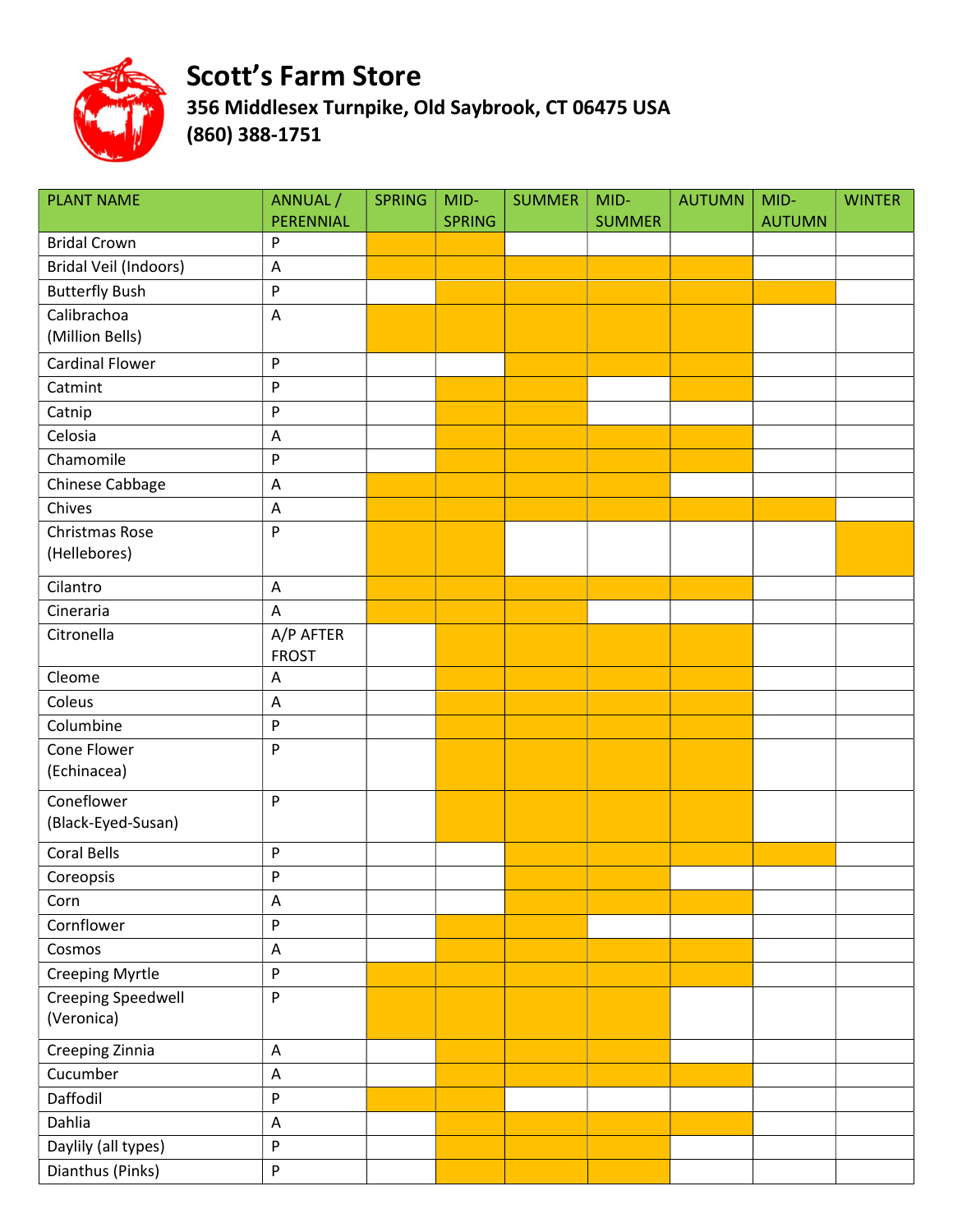

| <b>PLANT NAME</b>                   | ANNUAL /<br>PERENNIAL     | <b>SPRING</b> | MID-<br><b>SPRING</b> | <b>SUMMER</b> | MID-<br><b>SUMMER</b> | <b>AUTUMN</b> | MID-<br><b>AUTUMN</b> | <b>WINTER</b> |
|-------------------------------------|---------------------------|---------------|-----------------------|---------------|-----------------------|---------------|-----------------------|---------------|
| Diascia                             | Α                         |               |                       |               |                       |               |                       |               |
| Dill                                | A                         |               |                       |               |                       |               |                       |               |
| Double Impatiens                    | A                         |               |                       |               |                       |               |                       |               |
| Duranta                             | A                         |               |                       |               |                       |               |                       |               |
| <b>Dusty Miller</b>                 | A                         |               |                       |               |                       |               |                       |               |
| <b>Dwarf Morning Glory</b>          | A                         |               |                       |               |                       |               |                       |               |
| Easter Lily                         | A                         |               |                       |               |                       |               |                       |               |
| Eggplant                            | A                         |               |                       |               |                       |               |                       |               |
| Elijah Blue Grass                   | $\sf P$                   |               |                       |               |                       |               |                       |               |
| English Daisy (Belllis)             | ${\sf P}$                 |               |                       |               |                       |               |                       |               |
| English Ivy                         | $\sf P$                   |               |                       |               |                       |               |                       |               |
| Ethereum Fern                       | $\boldsymbol{\mathsf{P}}$ |               |                       |               |                       |               |                       |               |
| Eucalyptus0020                      | A                         |               |                       |               |                       |               |                       |               |
| Euphorbia (Spurge)                  | ${\sf P}$                 |               |                       |               |                       |               |                       |               |
| Euphorbia                           | A                         |               |                       |               |                       |               |                       |               |
| (Diamond Frost)                     |                           |               |                       |               |                       |               |                       |               |
| <b>Evening Primrose</b>             | $\sf P$                   |               |                       |               |                       |               |                       |               |
| False Indigo                        | P                         |               |                       |               |                       |               |                       |               |
| Foam Flower                         | $\boldsymbol{\mathsf{P}}$ |               |                       |               |                       |               |                       |               |
| Forget-Me-Not                       | P                         |               |                       |               |                       |               |                       |               |
| (Myosotis)<br><b>Fountain Grass</b> | ${\sf P}$                 |               |                       |               |                       |               |                       |               |
| (all types)                         |                           |               |                       |               |                       |               |                       |               |
| Foxglove                            | ${\sf P}$                 |               |                       |               |                       |               |                       |               |
| Fuchsia                             | $\boldsymbol{\mathsf{A}}$ |               |                       |               |                       |               |                       |               |
| Gaura (Wandflower,                  | P                         |               |                       |               |                       |               |                       |               |
| Bee Blossom)                        |                           |               |                       |               |                       |               |                       |               |
| Gaura                               | A                         |               |                       |               |                       |               |                       |               |
| Gazania                             | A                         |               |                       |               |                       |               |                       |               |
| Geranium (all types)                | A                         |               |                       |               |                       |               |                       |               |
| Geranium                            | A                         |               |                       |               |                       |               |                       |               |
| Gerbera Daisy                       | A                         |               |                       |               |                       |               |                       |               |
| Grape Hyacinth                      | ${\sf P}$                 |               |                       |               |                       |               |                       |               |
| Heather                             | $\sf P$                   |               |                       |               |                       |               |                       |               |
| Helenium                            | $\mathsf{P}$              |               |                       |               |                       |               |                       |               |
| Helichrysum (Everlastings)          | $\boldsymbol{\mathsf{A}}$ |               |                       |               |                       |               |                       |               |
| Heliotrope                          | $\boldsymbol{\mathsf{A}}$ |               |                       |               |                       |               |                       |               |
| Hens and Chicks                     | $\sf P$                   |               |                       |               |                       |               |                       |               |
| Hibiscus                            | A                         |               |                       |               |                       |               |                       |               |
| Hollyhock                           | P                         |               |                       |               |                       |               |                       |               |
| Hosta (all types)                   | $\boldsymbol{\mathsf{P}}$ |               |                       |               |                       |               |                       |               |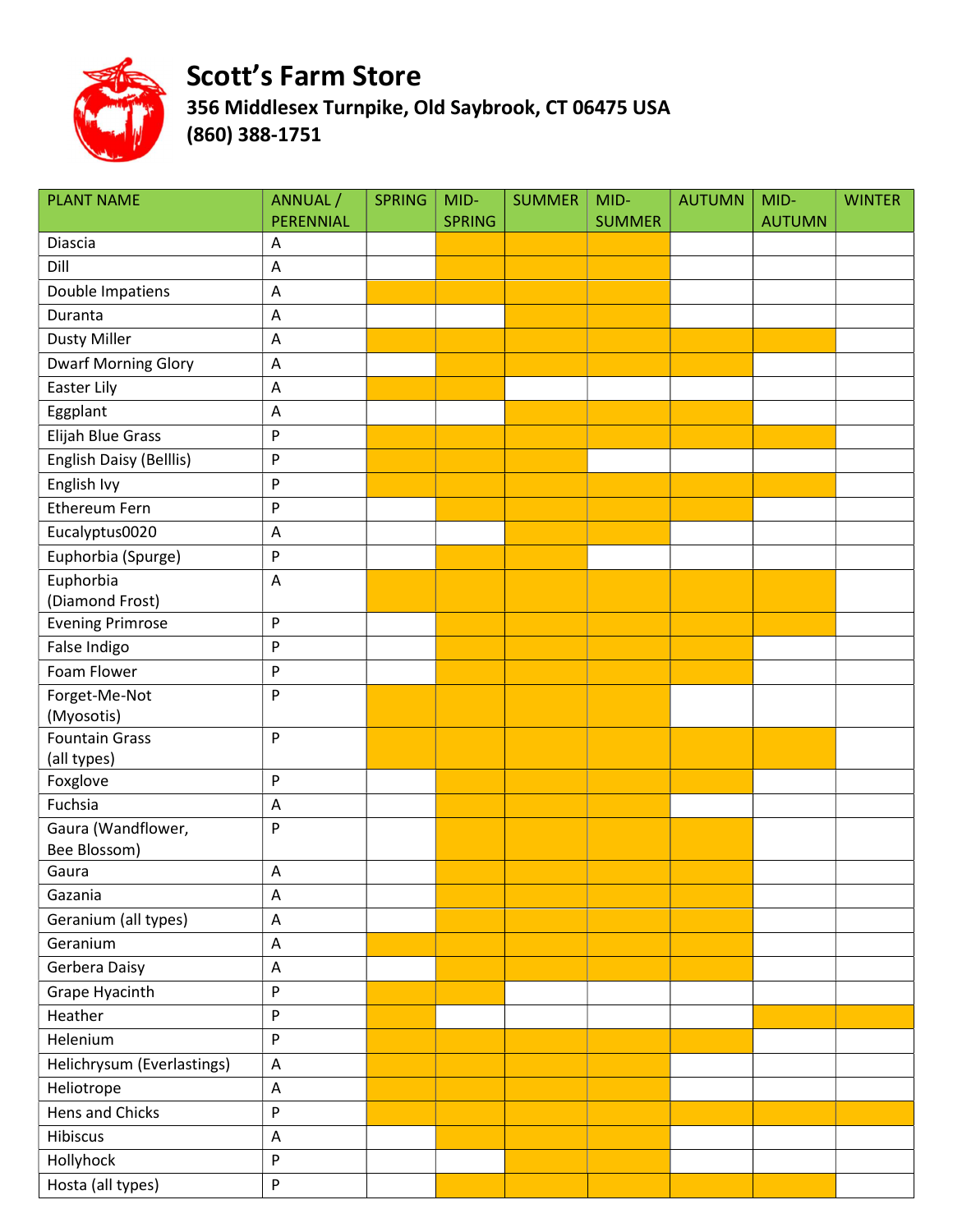

| <b>PLANT NAME</b>           | ANNUAL /<br>PERENNIAL                               | <b>SPRING</b> | MID-<br><b>SPRING</b> | <b>SUMMER</b> | MID-<br><b>SUMMER</b> | <b>AUTUMN</b> | MID-<br><b>AUTUMN</b> | <b>WINTER</b> |
|-----------------------------|-----------------------------------------------------|---------------|-----------------------|---------------|-----------------------|---------------|-----------------------|---------------|
| <b>Hot Peppers</b>          | Α                                                   |               |                       |               |                       |               |                       |               |
| Hyacinth                    | $\sf P$                                             |               |                       |               |                       |               |                       |               |
| Hydrangea                   | ${\sf P}$                                           |               |                       |               |                       |               |                       |               |
| Hypoestes                   | A                                                   |               |                       |               |                       |               |                       |               |
| Hyssop                      | $\boldsymbol{\mathsf{P}}$                           |               |                       |               |                       |               |                       |               |
| Ice Plant                   | ${\sf P}$                                           |               |                       |               |                       |               |                       |               |
| Impatiens                   | A                                                   |               |                       |               |                       |               |                       |               |
| Iris (all types)            | $\boldsymbol{\mathsf{P}}$                           |               |                       |               |                       |               |                       |               |
| Ivy                         | $\boldsymbol{\mathsf{P}}$                           |               |                       |               |                       |               |                       |               |
| Jacob's Ladder              | ${\sf P}$                                           |               |                       |               |                       |               |                       |               |
| Jade                        | ${\sf P}$                                           |               |                       |               |                       |               |                       |               |
| Japanese Painted Fern       | ${\sf P}$                                           |               |                       |               |                       |               |                       |               |
| Kale                        | A                                                   |               |                       |               |                       |               |                       |               |
| Kohlrabi                    | A                                                   |               |                       |               |                       |               |                       |               |
| Lady's Mantel               | $\boldsymbol{\mathsf{P}}$                           |               |                       |               |                       |               |                       |               |
| Lamb's Ear                  | $\boldsymbol{\mathsf{P}}$                           |               |                       |               |                       |               |                       |               |
| Lamium                      | P                                                   |               |                       |               |                       |               |                       |               |
| Lantana (Bandana)           | A                                                   |               |                       |               |                       |               |                       |               |
| Lavender (all types)        | $\mathsf{P}$                                        |               |                       |               |                       |               |                       |               |
| Leek                        | $\boldsymbol{\mathsf{A}}$                           |               |                       |               |                       |               |                       |               |
| Lemon Balm                  | $\mathsf{A}$                                        |               |                       |               |                       |               |                       |               |
| Lemon Grass                 | $\overline{\mathsf{A}}$                             |               |                       |               |                       |               |                       |               |
| Lemon Verbena               | A                                                   |               |                       |               |                       |               |                       |               |
| Lettuce                     | A                                                   |               |                       |               |                       |               |                       |               |
| Lithodora                   | $\boldsymbol{\mathsf{P}}$                           |               |                       |               |                       |               |                       |               |
| Lobelia                     | A                                                   |               |                       |               |                       |               |                       |               |
| Lovage                      | A                                                   |               |                       |               |                       |               |                       |               |
| Lungwort                    | P                                                   |               |                       |               |                       |               |                       |               |
| Lupine                      | $\mathsf{P}% _{0}\left( \mathsf{P}_{0}\right) ^{T}$ |               |                       |               |                       |               |                       |               |
| Lysimachia (Creeping Jenny) | $\boldsymbol{\mathsf{A}}$                           |               |                       |               |                       |               |                       |               |
| Mallow                      | $\boldsymbol{\mathsf{P}}$                           |               |                       |               |                       |               |                       |               |
| Mandevilla                  | $\boldsymbol{\mathsf{A}}$                           |               |                       |               |                       |               |                       |               |
| Marigold                    | A                                                   |               |                       |               |                       |               |                       |               |
| Meadowsweet                 | $\mathsf{P}% _{0}\left( \mathsf{P}_{0}\right) ^{T}$ |               |                       |               |                       |               |                       |               |
| Milkweed                    | $\boldsymbol{\mathsf{P}}$                           |               |                       |               |                       |               |                       |               |
| Mint all types              | A                                                   |               |                       |               |                       |               |                       |               |
| Monkshood                   | $\boldsymbol{\mathsf{P}}$                           |               |                       |               |                       |               |                       |               |
| Montauk Daisy               | $\boldsymbol{\mathsf{P}}$                           |               |                       |               |                       |               |                       |               |
| Moonflower                  | $\boldsymbol{\mathsf{P}}$                           |               |                       |               |                       |               |                       |               |
| <b>Morning Glory</b>        | $\boldsymbol{\mathsf{P}}$                           |               |                       |               |                       |               |                       |               |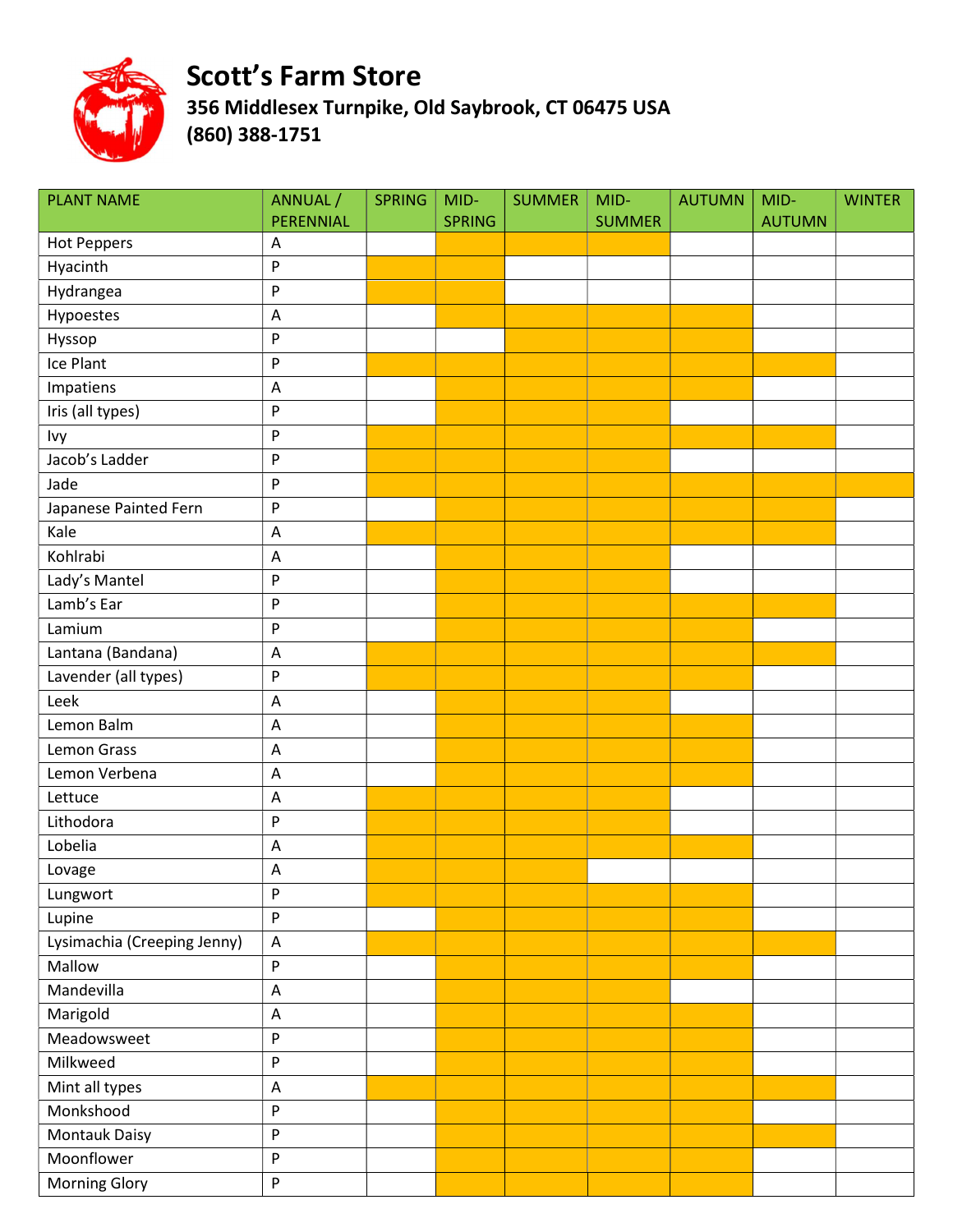

| <b>PLANT NAME</b>           | ANNUAL /<br>PERENNIAL     | <b>SPRING</b> | MID-<br><b>SPRING</b> | <b>SUMMER</b> | MID-<br><b>SUMMER</b> | <b>AUTUMN</b> | MID-<br><b>AUTUMN</b> | <b>WINTER</b> |
|-----------------------------|---------------------------|---------------|-----------------------|---------------|-----------------------|---------------|-----------------------|---------------|
| <b>Moss Phlox</b>           | P                         |               |                       |               |                       |               |                       |               |
| Mugwort (Sagebrush)         | P                         |               |                       |               |                       |               |                       |               |
| Nasturtium                  | A                         |               |                       |               |                       |               |                       |               |
| Nemesia                     | A                         |               |                       |               |                       |               |                       |               |
| New Guinea Impatiens        | A                         |               |                       |               |                       |               |                       |               |
| Onion                       | A                         |               |                       |               |                       |               |                       |               |
| Oregano                     | P                         |               |                       |               |                       |               |                       |               |
| Osteospermum                | $\boldsymbol{\mathsf{A}}$ |               |                       |               |                       |               |                       |               |
| Oxeye Daisy                 | P                         |               |                       |               |                       |               |                       |               |
| (Leucanthemum)              |                           |               |                       |               |                       |               |                       |               |
| Pachysandra                 | $\boldsymbol{\mathsf{P}}$ |               |                       |               |                       |               |                       |               |
| Painted Daisy (Tanacetum)   | P                         |               |                       |               |                       |               |                       |               |
| Pansy                       | A                         |               |                       |               |                       |               |                       |               |
| Parsley (all types)         | A                         |               |                       |               |                       |               |                       |               |
| Peas                        | A                         |               |                       |               |                       |               |                       |               |
| Pennsylvania Sedge          | P                         |               |                       |               |                       |               |                       |               |
| Pentas                      | A                         |               |                       |               |                       |               |                       |               |
| Peony                       | P                         |               |                       |               |                       |               |                       |               |
| Petunia                     | $\boldsymbol{\mathsf{A}}$ |               |                       |               |                       |               |                       |               |
| Pincushion Flower (Knautia) | P                         |               |                       |               |                       |               |                       |               |
| Plectranthus                | A                         |               |                       |               |                       |               |                       |               |
| Plumbago                    | P                         |               |                       |               |                       |               |                       |               |
| Poppy                       | P                         |               |                       |               |                       |               |                       |               |
| Portulaca                   | A                         |               |                       |               |                       |               |                       |               |
| Prairie Gay Feather         | P                         |               |                       |               |                       |               |                       |               |
| Primrose                    | A                         |               |                       |               |                       |               |                       |               |
| Pumpkin                     | Α                         |               |                       |               |                       |               |                       |               |
| Queen of the Prairie        | $\boldsymbol{\mathsf{P}}$ |               |                       |               |                       |               |                       |               |
| Ragwort                     | P                         |               |                       |               |                       |               |                       |               |
| Ranunculus                  | $\mathsf A$               |               |                       |               |                       |               |                       |               |
| Reed Grass (Calamagrostis)  | P                         |               |                       |               |                       |               |                       |               |
| Rock Soapwort               | P                         |               |                       |               |                       |               |                       |               |
| Rockfoil (Saxifraga)        | ${\sf P}$                 |               |                       |               |                       |               |                       |               |
| Rose                        | ${\sf P}$                 |               |                       |               |                       |               |                       |               |
| Rosemary (all types)        | $\mathsf A$               |               |                       |               |                       |               |                       |               |
| Russian Sage                | ${\sf P}$                 |               |                       |               |                       |               |                       |               |
| Sage (all types)            | P                         |               |                       |               |                       |               |                       |               |
| Salvia                      | P                         |               |                       |               |                       |               |                       |               |
| Scaevola                    | A                         |               |                       |               |                       |               |                       |               |
| Sea Pinks                   | P                         |               |                       |               |                       |               |                       |               |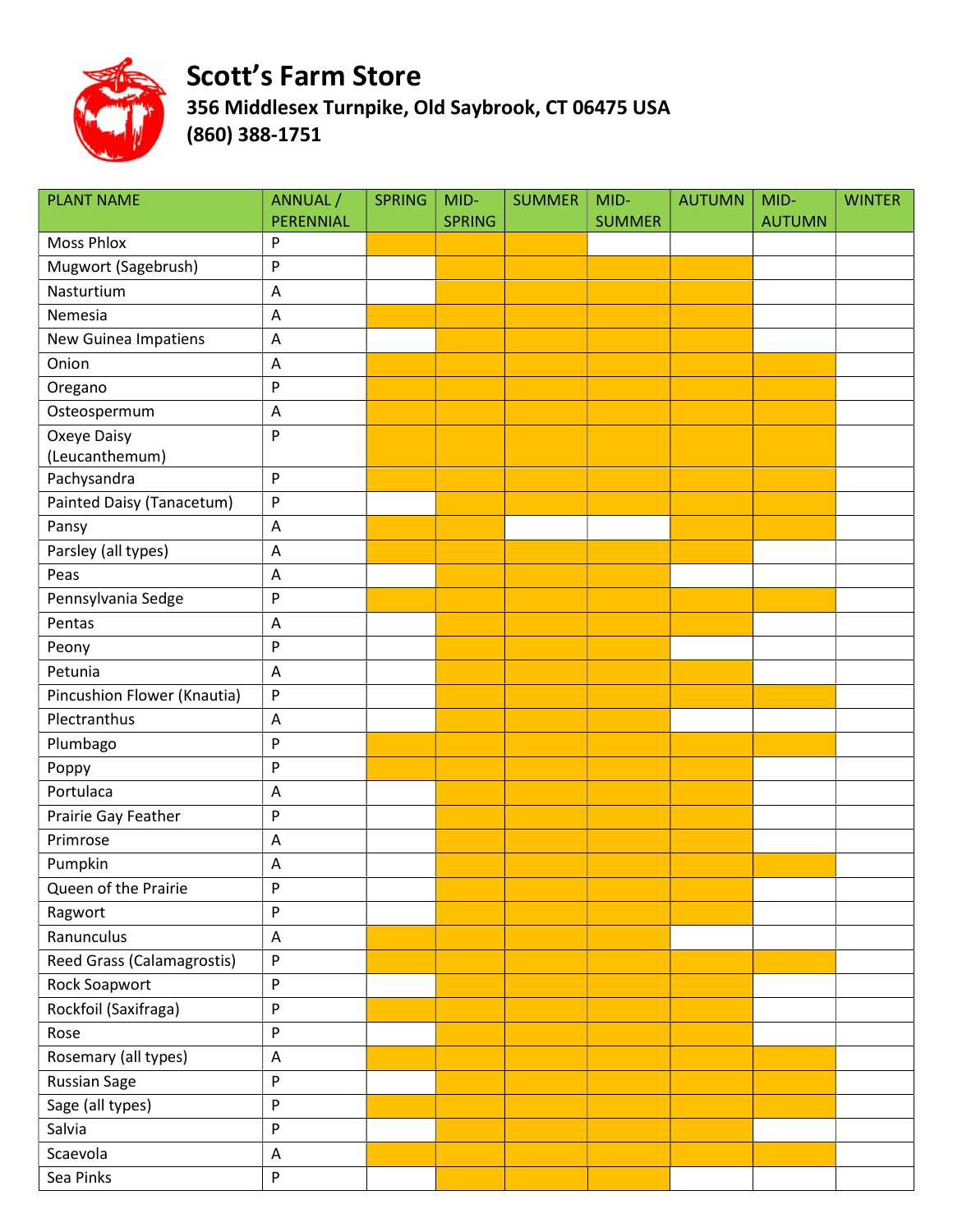

| <b>PLANT NAME</b>                                | ANNUAL /                  | <b>SPRING</b> | MID-          | <b>SUMMER</b> | MID-          | <b>AUTUMN</b> | MID-          | <b>WINTER</b> |
|--------------------------------------------------|---------------------------|---------------|---------------|---------------|---------------|---------------|---------------|---------------|
|                                                  | PERENNIAL                 |               | <b>SPRING</b> |               | <b>SUMMER</b> |               | <b>AUTUMN</b> |               |
| Sedum (all types)                                | P                         |               |               |               |               |               |               |               |
| Siberian Bugloss                                 | P                         |               |               |               |               |               |               |               |
| (Brunnera Jack Frost)                            |                           |               |               |               |               |               |               |               |
| Silver Falls (Dichrondra)<br><b>Silver Mound</b> | A                         |               |               |               |               |               |               |               |
|                                                  | ${\sf P}$                 |               |               |               |               |               |               |               |
| Silvergrass                                      | P                         |               |               |               |               |               |               |               |
| (Miscanthus)<br>Snapdragon                       | A                         |               |               |               |               |               |               |               |
| Soloman's Seal                                   | P                         |               |               |               |               |               |               |               |
| Speedwell                                        | P                         |               |               |               |               |               |               |               |
|                                                  |                           |               |               |               |               |               |               |               |
| Spider Plant (Indoors)                           | P                         |               |               |               |               |               |               |               |
| Spikes                                           | A                         |               |               |               |               |               |               |               |
| Spinach                                          | A                         |               |               |               |               |               |               |               |
| Stevia                                           | P                         |               |               |               |               |               |               |               |
| Strawberries                                     | A                         |               |               |               |               |               |               |               |
| Strawflower                                      | A                         |               |               |               |               |               |               |               |
| Summer Squash                                    | $\mathsf A$               |               |               |               |               |               |               |               |
| Swamp Milkweed                                   | P                         |               |               |               |               |               |               |               |
| Sweet Marjoram                                   | A                         |               |               |               |               |               |               |               |
| Sweet Pea                                        | P                         |               |               |               |               |               |               |               |
| <b>Sweet Pepper</b>                              | A                         |               |               |               |               |               |               |               |
| <b>Sweet Potato Vine</b>                         | $\overline{A}$            |               |               |               |               |               |               |               |
| (Ipomoea)                                        |                           |               |               |               |               |               |               |               |
| <b>Swiss Chard</b>                               | A                         |               |               |               |               |               |               |               |
| Switchgrass                                      | P                         |               |               |               |               |               |               |               |
| Tarragon                                         | A                         |               |               |               |               |               |               |               |
| Tête-à-tête Narcissus                            | P                         |               |               |               |               |               |               |               |
| Thunbergia                                       | Α                         |               |               |               |               |               |               |               |
| Thyme                                            | A                         |               |               |               |               |               |               |               |
| Tomato                                           | $\boldsymbol{\mathsf{A}}$ |               |               |               |               |               |               |               |
| Torenia                                          | A                         |               |               |               |               |               |               |               |
| Tulip                                            | P                         |               |               |               |               |               |               |               |
| Turtlehead                                       | P                         |               |               |               |               |               |               |               |
| Valerian                                         | ${\sf P}$                 |               |               |               |               |               |               |               |
| Verbena                                          | $\boldsymbol{\mathsf{A}}$ |               |               |               |               |               |               |               |
| Vinca (upright)                                  | $\mathsf A$               |               |               |               |               |               |               |               |
| Vinca (vine)                                     | A                         |               |               |               |               |               |               |               |
| Viola                                            | $\boldsymbol{\mathsf{A}}$ |               |               |               |               |               |               |               |
| Watermelon                                       | $\boldsymbol{\mathsf{A}}$ |               |               |               |               |               |               |               |
| Wild Sweet William                               | ${\sf P}$                 |               |               |               |               |               |               |               |
| Winter Squash                                    | $\mathsf A$               |               |               |               |               |               |               |               |